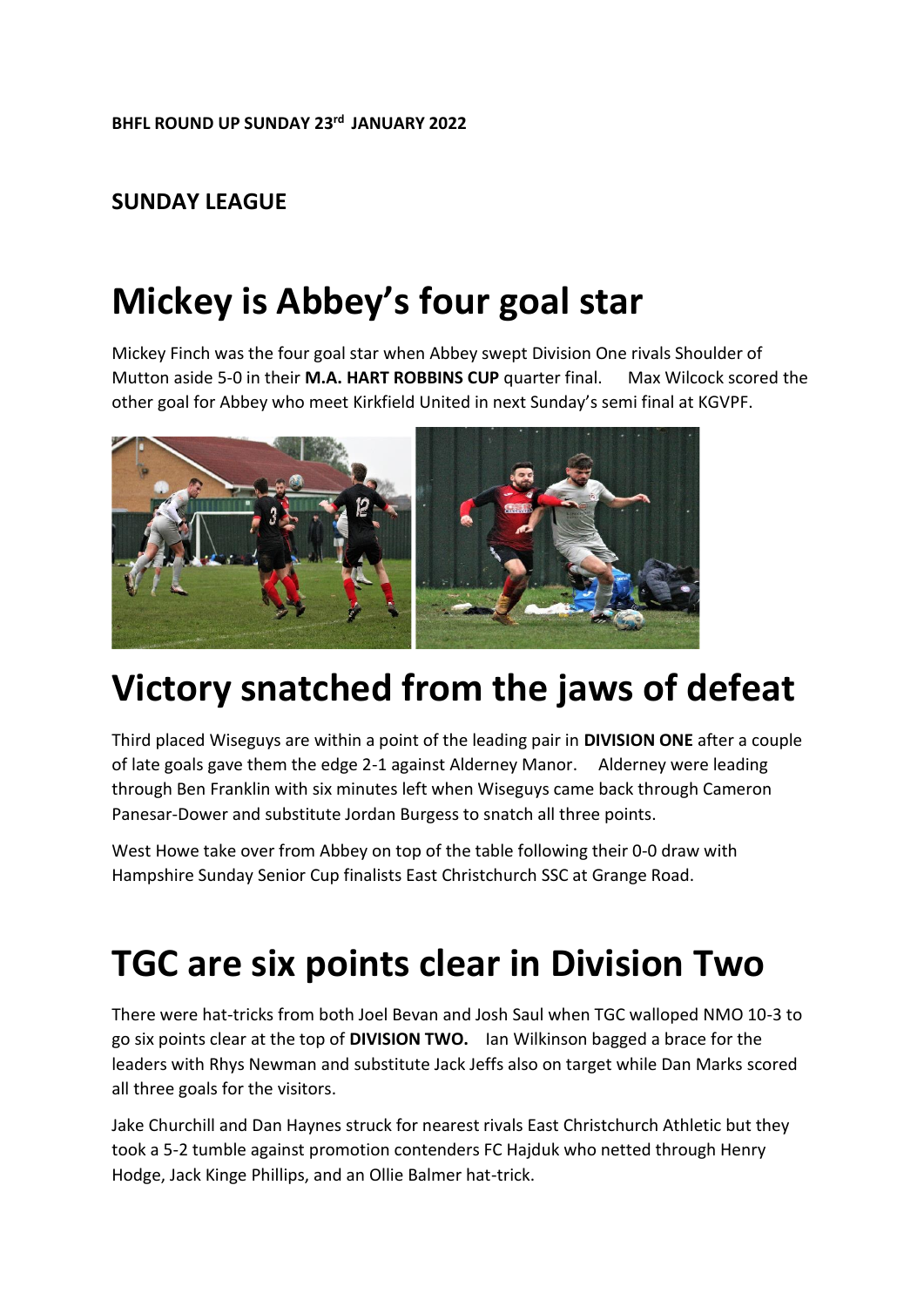Kieran Davies scored for Scott V but third placed Camerons were 4-1 winners thanks to Casey Bonsfield, Drew Campbell, and a couple of goals from Joe Sparks while Bournemouth Sports and Bournemouth Athletic cancelled each other out in a 0-0 draw.

## **Alex is Celtic's five goal hero**

Alex Rossi was the five goal hero when Boscombe Celtic hauled themselves off the bottom of **DIVISION THREE** with a 6-4 success against AFC Wimborne. Gheorghe Duculescue was the other Celtic marksman while Wimborne netted through Conal Burns, Will Ireland, and a couple of goals from Ayrton White.

West Moors now find themselves propping up the rest, their goal drought continuing when they went down 2-0 to goals from Nathan Evans and Luke Brown against JP Morgan.

Meanwhile Kirkfield United remain in contention for promotion after second half goals from Awwal Abubakar and Paulo Baptista gave them the verdict 2-1 against Poole Borough who replied through Tony O'Callaghan.

#### **Spurs cut down by Shears**

Charlie Shears nabbed a hat-trick and Josh Ridland bagged a brace when **DIVISION FOUR** pacesetters Poole Rovers gave Hordle Spurs a 6-1 drubbing. Lewis Worrell was the other Rovers scorer while Harry Bailey scored the consolation goal for Spurs whose day became worse when Andrew Fletcher-Jones saw red.

Nearest rivals Boscombe Celtic Reserves remain a point behind with a game in hand after Alex Hawey, Alex Rankin, and Ali Paton ensured a 3-0 victory over Allegro Park Rangers.

An 83<sup>rd</sup> minute header from Rich Witherington was enough to settle the issue 1-0 for third placed Grange Athletic against Poole Wanderers while Tommy King, Jordan Jones, and substitute Jake Harvey ensured a 3-1 success for Bournemouth Poppies against Shane Stanley who replied through Tyler Rudd.

# **Alderney Ressies go six points clear**

Matt Warden and Jack O'Hara scored two each when Alderney Manor Reserves opened up a six point lead at the top of **DIVISION FIVE** when they swept Upton Sociedad aside 6-1. Joe Wood and Scott Turner added one each for Alderney with Ben Lees replying for Sociedad.